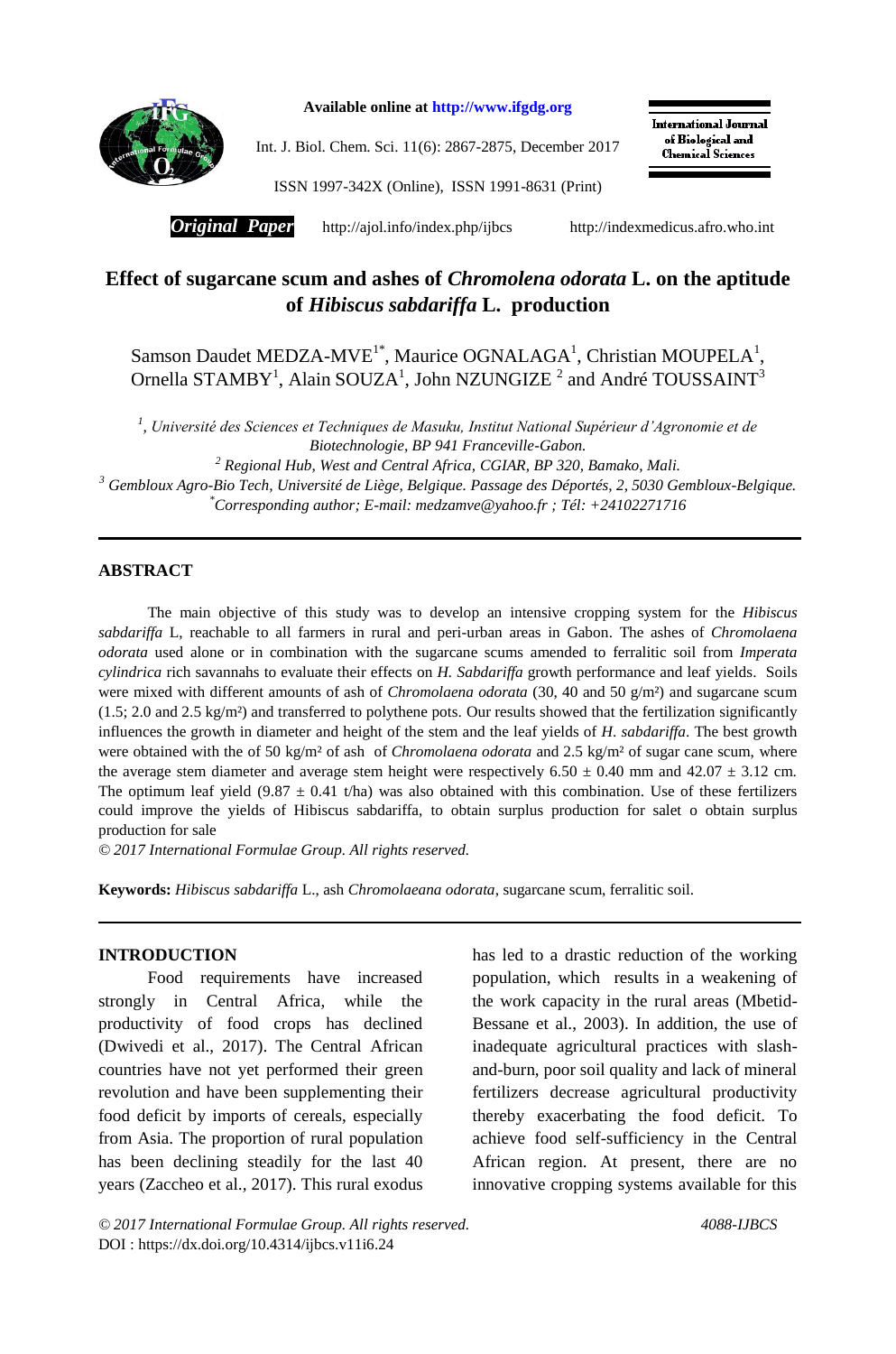crop. It is essential to introduce innovative and accessible cropping systems to the rural and peri-urban areas facing land pressure in order to increase yields of the local main crops productivity highly preferred by the populations (Monaco et al., 2017). Several studies had already been achieved in this direction, among which some have specifically focused on the effect of the green manure (*C. odorata*, sugarcane scum, etc.) on *H. sabdarifa* (Ognalaga et al., 2015; Ognalaga and Itsoma, 2014 a, b). In southeast Gabon, *Hibiscus sabdariffa* L. is one of the most consumed vegetables (Ondo et al., 2012). It is grown in rural and peri-urban areas (reference). In the southeast Gabon, ferrallitic soils are desaturated and the individualization of oxyhyroxides of iron and aluminium leads the organic matter to evolve by insolubilization (Ognalaga et al., 2016). These alterations, which are often very thorough, are at the origin of the almost-total loss of the production (reference). This leached and degraded land results in poor and insufficient crop yields for the farmers who don't use intensive agricultural practices with the mineral fertilizers and other inputs (Tchawa et al*.*, 2001). Hence, an increase of the production involves the improvement of these cropping systems.

The current approach for innovation and improvement of the monoculture of *H. sabdariffa* is results on certain vegetable crops with high added value such as cucumber, tomato and cabbage, because it brings a lot of income to households, especially in peri-urban areas (Ouedraogo, 2004). However, the valorisation of the industrial crops residues, such as sugarcane scum as a source of organic matter, can improve the quality of ferralitic soils-based substrates (Ognalaga et al., 2016) The use of *C. odorata* ashes as biofertilizers is of particular interest due to the fact that it could provide mineral elements readily to plants in the soil (Majeau et al., 2013). Also, these organic fertilizers would constitute a supplementation to improve the quality of

substrates by increasing the soil pH and the crop yields (Pare et al., 2012). The *C. odorata* ashes used singly or in combination with the sugarcane scums could optimize leaves yield of *H. sabdariffa* and also consolidate the vigour and resistance of this plant against biotic and abiotic attacks (reference). The development of this cropping system would be a complement to the work of Ognalaga et al. (2017), it's therefore necessary to use optimal doses of these fertilizers that could help to generate more production for the market and provide additional income to the households.

## **MATERIALS AND METHODS Study site and plant material**

The experiments were carried out in September 2015 at the experimental platform of the National Higher Institute of Agronomy and Biotechnology, Masuku University of Science and Technology. The site is located at 371 meters above sea level in southeast Gabon at 13º33'3 '' of East longitude and 1º37'14''s of South latitude.

The planting material used consists of seeds of *H. sabdariffa* L, Bissap koor variety.

Thirty kilograms of ferralitic soil collected from savannah dominated by *Imperata cylindrica* (L.) P. Beauv (grass), *Annona senegalensis* Pers. (Annonaceae) and *Bridelia Ferruginea* Benth. (Euphorbiaceae) were put in polythene bags 10 liters capacity. This base substrate was sampled at the horizons surface within the first 20 centimetres. The cultivable area of each bag is  $0.5 \text{ m}^2$ .

#### **Fertilizer (organic manure)**

The sugarcane scum was collected from a sugarcane factory located in the southeast Gabon. The scum were put into a heap and stabilized naturally in the open air for 6 months. The amounts of 1.5; 2.0 or 2.5 kg were incorporated into the base substrate/m². This organic manure was applied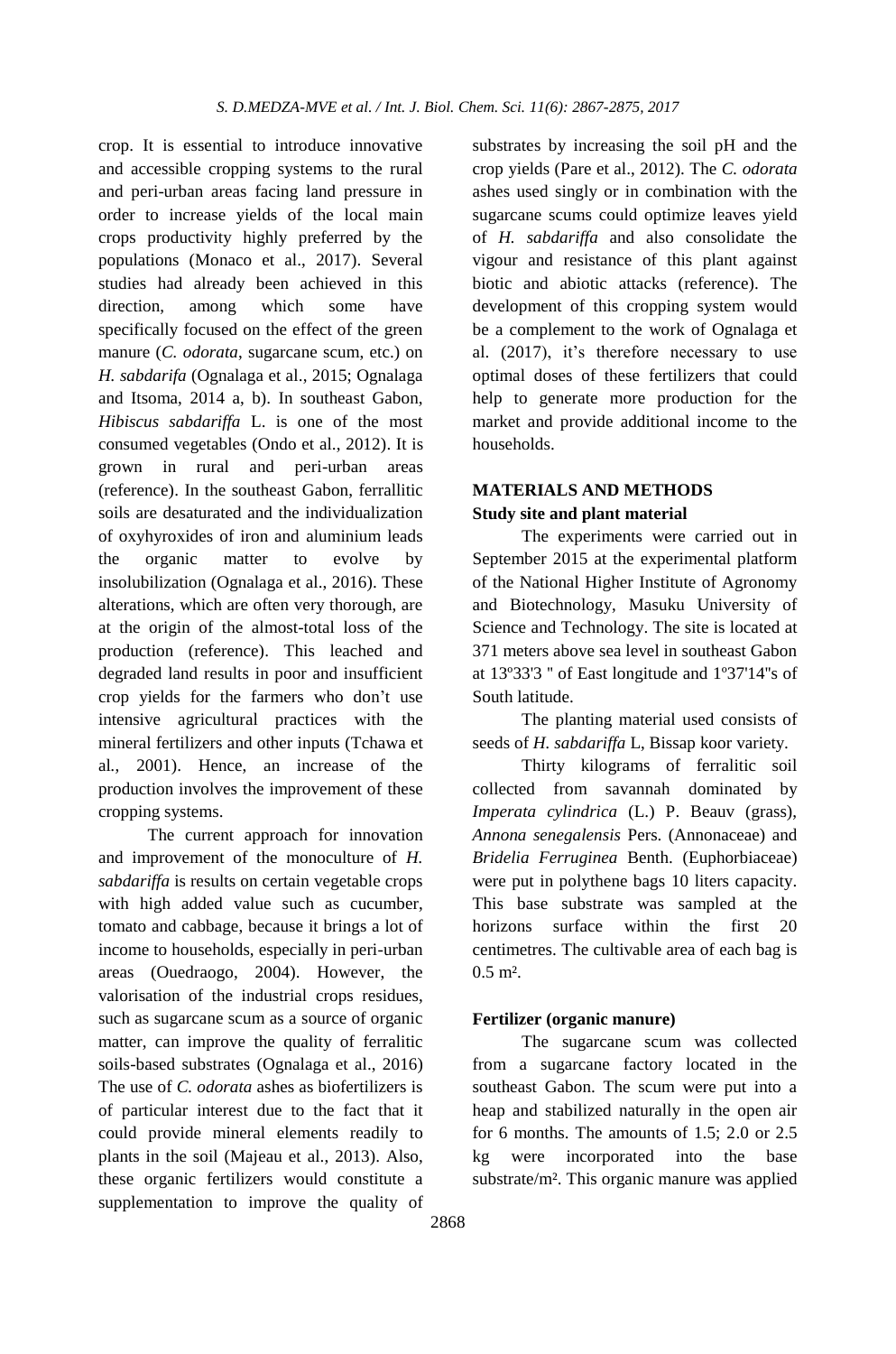singly or in mixture with *C. odorata* ashes as shown in Table 1.

A direct seeding was carried out in each pot with 2 seeds spaced of 30 cm. A thinning is done after two weeks, to leave the most vigorous *H. sabdariffa* per pot. The bags were laid out on a platform and watered twice daily. From the forty-third day three successive harvests of leaves, spaced a fortnight, were carried out on each plant.

### **Measured parameters and experimental protocol**

Growth parameters such as diameter at the collar and height of the stem were measured thirty-five days after sowing. The measurements were made with digital caliper

Reading 0-100 mm/Accuracy 0.1 mm LCD display. The exposed leaf area was measured by the Mesurim Pro software via a photograph of fifth leaf from terminal bud. Leaf yields were estimated using three harvests at 43, 56 and 70 days after planting, and weighing was carried out on a Sartorius scale of 0.2 milligrams of precision.

The experiments were carried out in a complete randomized block design. Each treatment was carried out three times with 40 plants per replication.

The statistical analyses were carried out with the software Xlstat 2007. The comparison of the significantly different means was performed with the Newman and Keuls test ( $\alpha$  = 0.05).

| Table 1 : The various treatments and combinations provided in base substrate |  |  |  |
|------------------------------------------------------------------------------|--|--|--|
|------------------------------------------------------------------------------|--|--|--|

| <b>Treatments</b> | <b>Scum</b>              | Ash of C. odorata   | <b>ScumXAhs</b>    |
|-------------------|--------------------------|---------------------|--------------------|
|                   | (kg/m <sup>2</sup> )     | (g/m <sup>2</sup> ) | $(kg/m^2 X g/m^2)$ |
| T <sub>0</sub>    | -                        |                     |                    |
| A1                | 30                       |                     |                    |
| A2                | 40                       |                     |                    |
| A3                | 50                       |                     |                    |
| S1                | $\overline{\phantom{a}}$ | 1,5                 |                    |
| S <sub>2</sub>    |                          | 2,0                 |                    |
| S <sub>3</sub>    |                          | 2,5                 |                    |
| A1 X S1           |                          | $\overline{a}$      | $30 \ge 1,5$       |
| A1 X S2           |                          |                     | $30 \times 2,0$    |
| A1 X S3           |                          |                     | 30 x 2,5           |
| A2 X S1           |                          |                     | 40x 1,5            |
| A2 X S2           |                          |                     | 40x 2,0            |
| A2 X S3           |                          | $\qquad \qquad$     | 40 x 2,5           |
| A3 X S1           |                          |                     | 50 x 1,5           |
| A3 X S2           |                          |                     | $50 \times 2,0$    |
| A3 X S3           |                          |                     | 50 x 2,5           |

T0: Control; An: Ash; Sn: Scum; An X Sn: Ash X Scums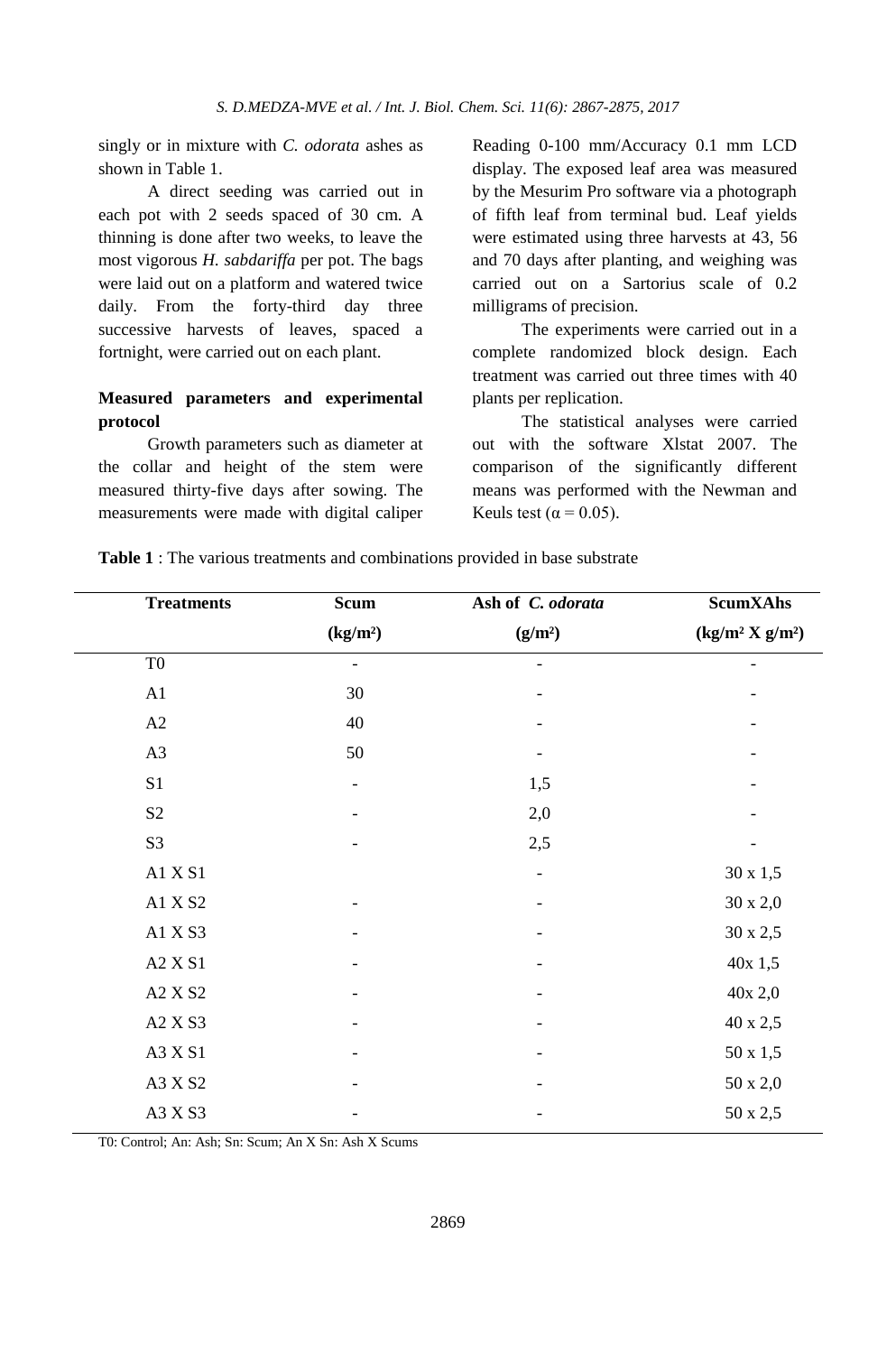## **RESULTS**

#### **Differences in diameter growth performances**

Table 2 shows the variation in diameter growth performance diameter and other growth parameters between treatments measured 35 days after sowing and table 3 presents analysis of the variance main growth parameters. The stems diameter of plants varies from 2.1 to 6.2mm between treatments 35 days after sowing. The highest average diameter,  $6.57 \pm 0.24$  mm, was obtained on plants from A2S3 combination, ie 40 g /  $m^2 \times$ 2.5 kg / m². In fact, the lowest average diameter,  $2.1 \pm 0.40$  mm, was recorded only on plants from control treatment made by ferralic soils. It is obtained with three combinations: A2S3; A3S1; A3S3. These performances are not significantly different from those obtained with the other treatments, except for the control treatment. However, this seems to increase with the amounts of amendments.

#### **Variation of leaf area between treatments**

The best leaves development was obtained by the plants grown on the fertilized substrate than those grown on the control soil, without amendment (Table 2). The largest exposed surfaces were obtained by three treatments A1S1, A2S3 and A3S1,

respectively  $28,02 \pm 4,12 \text{ cm}^2$ .  $25,71 \pm 3,10$ cm<sup>2</sup> and  $25,22 \pm 2,13$ cm<sup>2</sup>. Sugarcane scum or C. *odorata* ash applied alone did not produce better results, the control treatment showed a mean leaf area of  $9.02 \pm 3.7$  cm<sup>2</sup>. The optimal combination was A1S1, which increased the foliar area of *H. sabdarifa* by 67% compared to the control substrate.

#### **Variation of leaf yield between treatments**

These leaf yields decreased from the first to the third harvest in all the treatment of the fertilized media from 0.9 kg  $/$  m<sup>2</sup> to 0.4 kg / m² for the best combination (Figure 1). At the same time, they increased proportionally as a function of the amount of input applied into the substrate.

The harvested leaves varied from 0.67 to  $0.987 \pm 0.042$  kg / m<sup>2</sup> for first harvest and from 0.2 to 0.41 kg  $/$  m<sup>2</sup> for the third harvest in soil which have received an amendment alone or in combination. The highest leaf yields are obtained with the combination A3S3 for which the plant gave a yield varying between  $0.987 \pm 0.042$  kg / m<sup>2</sup>. However, on the control soil, there was an increase in yields from the first to the third harvest. On the other hand, the average yields increased from 0.013 to  $0.053$  kg /  $m<sup>2</sup>$  between the first and third harvest. The use of both two amendments in combination gives the best results.

| <b>Treatment</b> | Diameter (mm)         | Leaf area $(cm2)$     | Height (cm)            |  |
|------------------|-----------------------|-----------------------|------------------------|--|
| T <sub>0</sub>   | $2,\overline{1^c}$    | $9,02^{\overline{d}}$ | $10,96^{\rm d}$        |  |
| A <sub>1</sub>   | $4,53^{\text{abc}}$   | $20{,}55^{\rm abc}$   | $25{,}42^{\rm bcd}$    |  |
| A <sub>2</sub>   | $4,32$ <sup>abc</sup> | $15,17^{cd}$          | $20{,}28^{\rm cd}$     |  |
| A <sub>3</sub>   | $3,78$ <sup>bc</sup>  | $16,\!81^{\rm bcd}$   | $19,78^{cd}$           |  |
| S1               | $4,93^{\text{abc}}$   | $20,31^{\rm abc}$     | $28,39^{bc}$           |  |
| S <sub>2</sub>   | $5,82^{ab}$           | $23,28^{ab}$          | $34,44^{ab}$           |  |
| S <sub>3</sub>   | $5,40^{\rm abc}$      | $21,19^{abc}$         | $31,5^{\text{abc}}$    |  |
| A1 X S1          | $5,61^{ab}$           | $28,02^{\rm a}$       | $34,05^{ab}$           |  |
| A1 X S2          | $5,95^{ab}$           | $21,37^{\rm abc}$     | $30,11$ <sup>abc</sup> |  |
| A1 X S3          | $6,15^{ab}$           | $24,68^{ab}$          | $34,85^{ab}$           |  |
| A2 X S1          | $5,42$ <sup>abc</sup> | $24,68^{ab}$          | $29,33^{abc}$          |  |
| A2 X S2          | $5,73^{ab}$           | $24,34^{ab}$          | $34,85^{ab}$           |  |
| $A2$ X S3        | $6,57^{\rm a}$        | $25,71^a$             | $38,39^{ab}$           |  |
| A3 X S1          | $6,15^{\rm a}$        | $25,22^{\rm a}$       | $30,50$ <sup>abc</sup> |  |
| A3 X S2          | $5,94^{ab}$           | $23,63^{ab}$          | $34,0^{\rm ab}$        |  |
| A3 X S3          | $6,50^{\circ}$        | $24,49^{ab}$          | $42,07^{\rm a}$        |  |

**Table 2:** Growth parameters *H. sabdariffa* L. 35 days after culture.

Digits followed by same superscript letter are not significantly different.

T0: Control; An: Ash; Sn: Scum; An X Sn: Ash X Scums.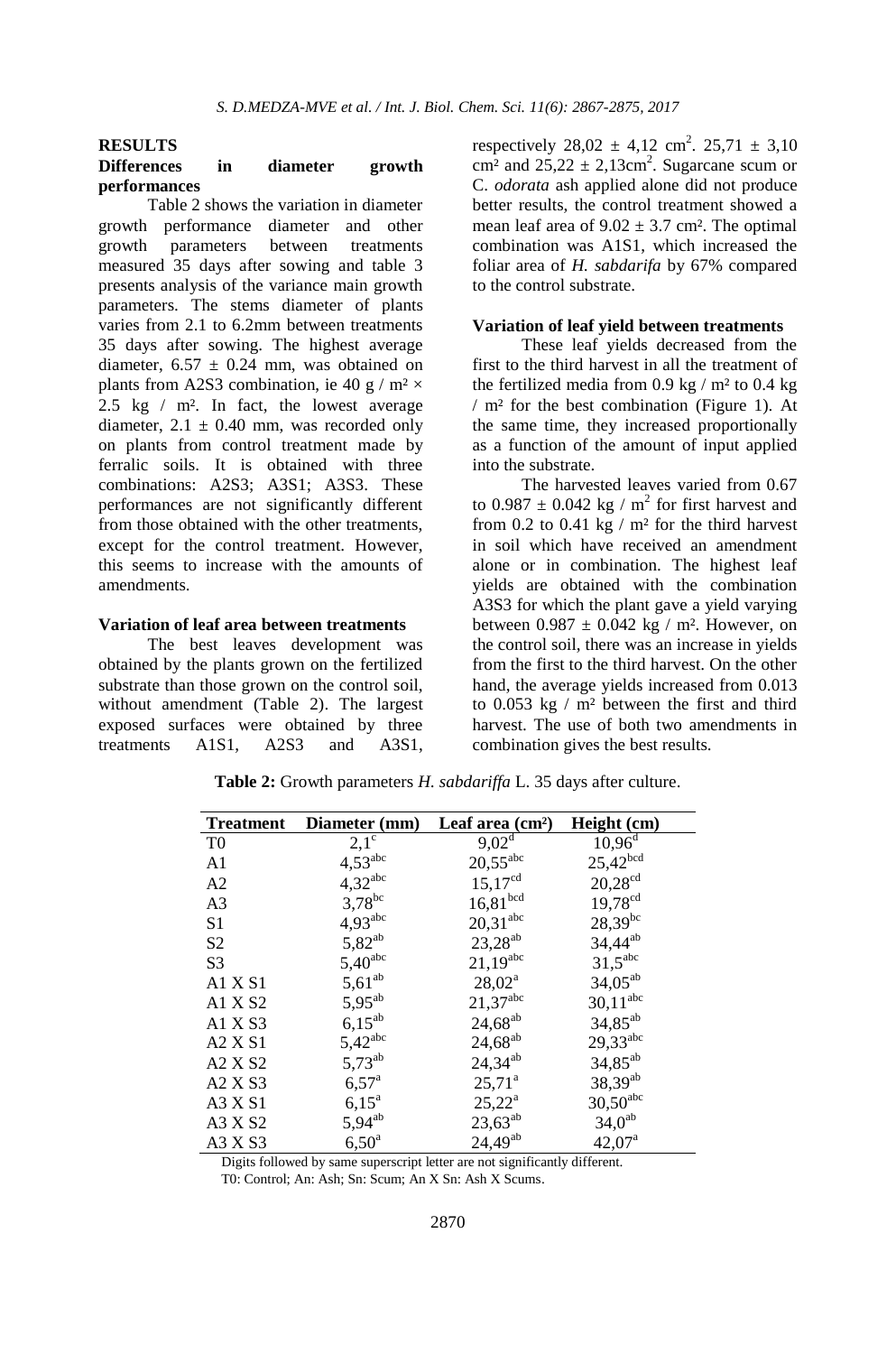|                 |            | Somme      | <b>Moyenne</b> |        |          |                     |
|-----------------|------------|------------|----------------|--------|----------|---------------------|
| Source          | <b>DDL</b> | des carrés | des carrés     | F      | $Pr$ > F | <b>Significatif</b> |
| Diam. $(mm)$    | 15         | 115.254    | 7.684          | 12.678 | < 0.0001 | Oui                 |
| Surface $(cm2)$ | 15         | 1883,584   | 125.572        | 14.945 | < 0.0001 | Oui                 |
| Hauteur (cm)    | 15         | 4629,002   | 308,600        | 16,747 | < 0.0001 | Oui                 |
| Rendement 1     | 15         | 404.034    | 26.936         | 9.414  | < 0.0001 | Oui                 |
| Rendement 2     | 15         | 99.515     | 6.634          | 7.155  | < 0.0001 | Oui                 |
| Rendement 3     | 15         | 43.134     | 2.876          | 3.509  | 0.001    | Oui                 |

**Table 3:** analysis of the variance of the main growth parameters.



**Figure 1:** yield in leaves according to crops. T0: Control; An: Ash; Sn: Scum; An X Sn: Ash X Scums; R1: Harvest 1; R2: Harvest 2; R3: Harvest 3.

#### **DISCUSSION**

Our results indicated that all growth parameters, in particular the stem diameter, the leaf area and height of the stems, were considerably improved with the addition of ash, sugarcane scum alone or the combination of the two types of fertilizer. Leaf yields, which are the edible part, increased from double to triple with the combination of both types of fertilizer at high doses. Although differences are not significantly between the combinations, the both use of two

amendments in combination, at high doses, improve the growth performance and foliar productivity of *H. sabdarifa*. The inorganic fertilizer supply from *Chromolena odorata* ash and sugarcane scum enriches the substrate with ferrallitic savanna soil, in which the mineralization is low, due to the complexity and toxicity of iron on microorganisms (Chabalier et al., 2005), as well as Dugué and Gigou (2002), have shown that acidity of these soils combined with their abundant geochemical background lead to an inhibition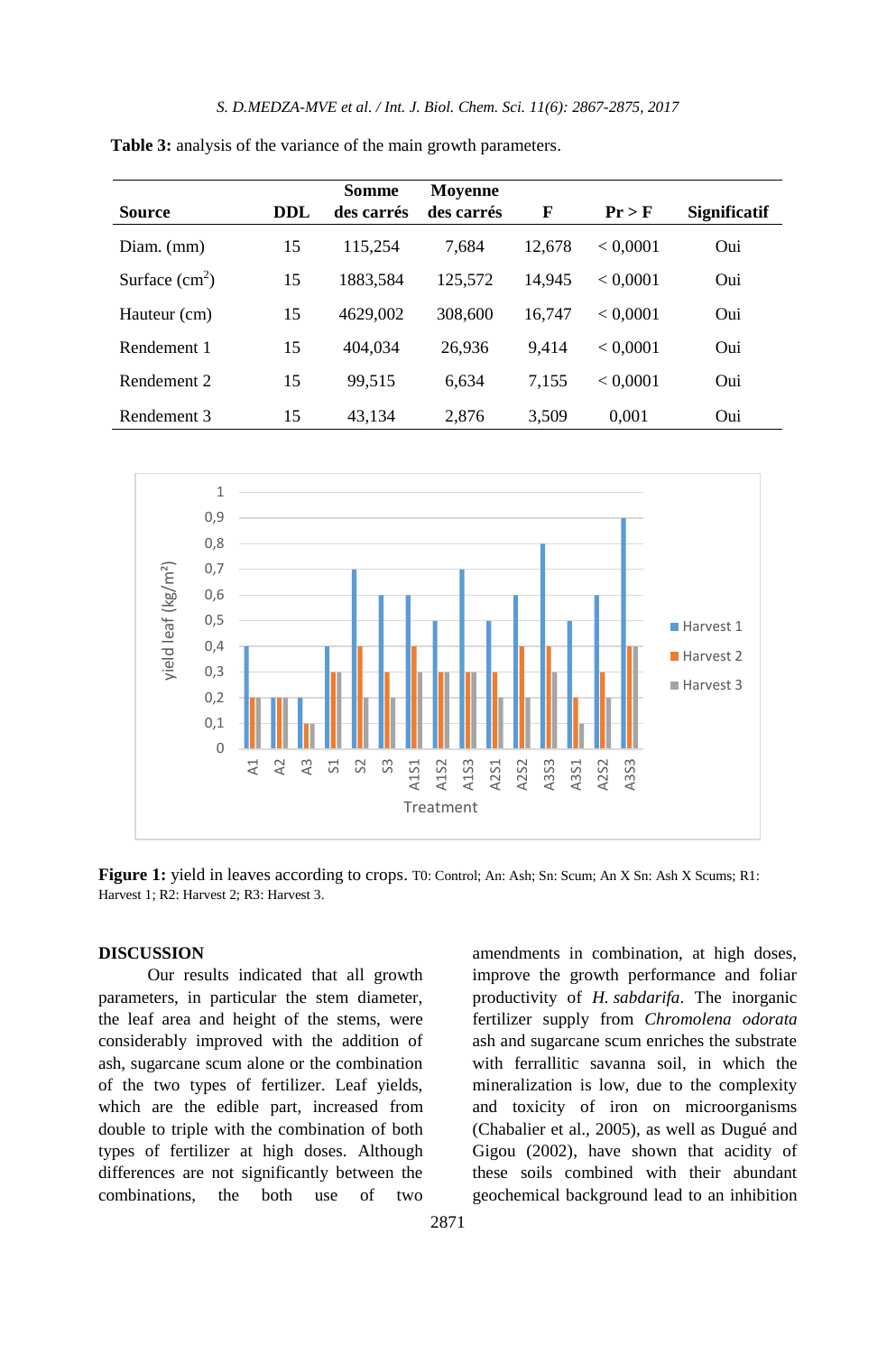of microbial activity, which is a major factor in the mineralization process. This process remains low on the control soil, which would justify the low performance obtained by *H. sabdarifa* L. in the base substrate, compared to the substrates improved by ash, sugarcane scum alone or in combination. It would be interesting to use both fertilizers simultaneously, to improve leaf yields.

The ash of *C. odorarata* is obtained by incineration at 250 °C. The concentration of mineral elements in the ash therefore remains important because the temperature of combustion is below 538 °C, which does not significantly affect the chemical composition of ash (Saıdou et al., 2003). These ashes contains about 4% phosphorus, which plays an major role in roots development, implantation of young plants, general growth of plant and optimizes the various growth parameters studied. Also ash contains 10% potassium which confers rigidity to the plant. Moreover, the ash increases pH of the base substrate and consequently improves crop and life in the soil. The ash's pH is basic, it promotes root absorption mineral elements, in particular nitrogen. Its incorporation into the substrate improves soil structure with the addition of calcium and magnesium ions (Adekayode and Ogunkoya, 2011; Olatunji et al., 2015). This fact leads to a better absorption of nutrients by the crop (Chamayou and Legros, 1989). Yields increase of certain crops such as *Brassica napus* L., *Trifolium subterraneum* L. and *Cynodon dactylon* L.) Pers., have been observed by Mele et al*.* (2003) in soils fertilized by wood ash. The use of bagasse ash in wheat crops has proved to be particularly interesting and effective, as reported by Jamil et al. (2004), they have resulted in a significant yield increase due to their favorable effect on plant height, tillering and the number of seeds obtained in wheat. Mineralized elements supplied by the ash are in soluble or readily soluble form and are therefore readily available for plants and microorganisms (Obernberger and Supancic, 2009), which justifies the improvement of all

growth parameters and yields of *H. sabdariffa* in fertilized substrates.

Sugarcane scum represents a source of valuable organic matter that enriches the base substrate. They are rich in calcium and phosphorus (Soobadar, 2009). These residues of sugar industry have a double interest due to the contribution of microorganisms but also the enrichment of substrate in minerals required for plant development. Chabalier et al*.* (2005) have shown that a supply of 30 tonnes per hectare of sugarcane scum represents the equivalent of 210 kg of nitrogen, 270 kg of phosphorus, 36 kg of potash, 255 kg of calcium and 600 kg of silica. Stabilized sugarcane scum has other beneficial effects, maintaining high soil organic matter, improving the soil structure in the acidic soil, increasing pH and above all preventing iron toxicity by complexing the ions ferric in solution. These sugarcane scum are therefore both an amendment, which improves the physico-chemical conditions of the soil, and a fertilizer which provides mineral elements for the plant growth.

The good growth and the high yield observed in the fertilized bags compared to the control soil reflect the richness of the substrate as a mineral element fertilizer throughout the vegetative cycle of the plant. These chemical elements present in the ashes and those resulting from the mineralization of the foams have enriched the soil with phosphorus, potassium, calcium and magnesium, consequently causing the high development of the sorrel. Oyewole and Mera (2010) and (Ognalaga and Itsoma, 2014) obtained similar results on *H. sabdarifa*, using organic amendments, with characteristics close to those of this study, the base medium was mixed with cow dung and green manure made up with *C. odorata* and *Leucaena leucocephala* L. de Wit. (Breton and Hébert, 2008) and Majeau et al. (2013) have also improved the yields of different crops such as maize, wheat, common beans and soybeans by improving the quality of different substrates with wood ash. The variations observed in leaf area of the plant could be explained by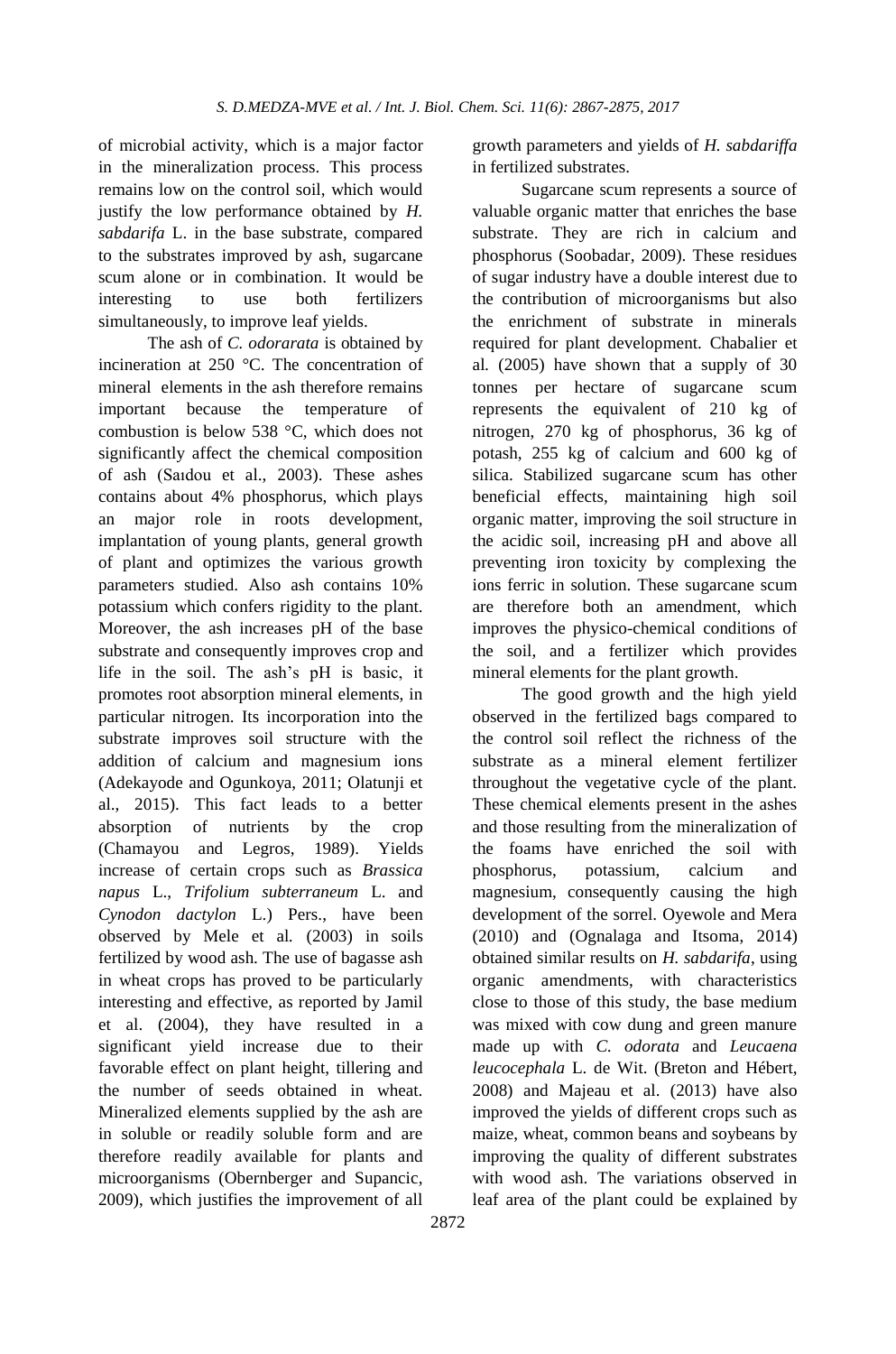the fact that mineral requirements of *H. sabdarifa* would be small compared to those required for other growth parameters such as collar diameter and height. The supply of fertilizer units in large quantities by the combined addition of *C. odorata* ash and stabilized sugarcane scum in the ferralitic savanna soil base substrate would therefore be saturating and inhibit the increase leaf area.

#### **Conclusion**

In this study, the best results on both growth parameters and leaf yields were obtained with combination  $0.5 \text{ kg} / \text{m}^2$  of ash and  $2.5 \text{ kg}$  / m<sup>2</sup> of sugarcane scum (S3A3). This optimal combination represents highest nutrient intake in the base substrate. Both fertilizers have physicochemical properties that differ highly in nutrient composition, physical characteristics, or biodegradability. Their combination therefore constitutes a complementarity that optimizes the set of growth parameter and yields. This method of growing sorrel, could be considered as an innovative method that can substitute the traditional metshod. It's a more intensive and speculative cultivation technique especially in peri-urban areas where pressure on land makes it difficult to cultivate extensive crops.

#### **COMPETING INTERESTS**

The authors declare that they have no competing interests

#### **REFERENCES**

- Adekayode FO, Ogunkoya MO. 2011. Comparative effects of organic compost and NPK fertilizer on soil fertility, yield and quality of amaranth in southwest Nigeria. *International Journal of Biological and Chemical Sciences*, *5*(2): 490-499. DOI: [http://dx.doi.org/10.4314/ijbcs.v5i2.7208](http://dx.doi.org/10.4314/ijbcs.v5i2.72087) [7.](http://dx.doi.org/10.4314/ijbcs.v5i2.72087)
- Breton M, Hébert ETB. 2008. Recyclage agricole des cendres de bois au québecétat de la situation, impacts et bonnes pratiques agro-environnementales. *Agrosolutions*, **19**(2): 18-33.

https://www.irda.qc.ca/assets/documents /Publications/documents/hebert-breton-2008\_article\_recyclage\_agricole\_cendre s.pdf.

- Chabalier PF, Morvan T, Payet N. 2005. *Guide des Matières Organiques." Mission de Valorisation Agricole des Déchets (MVAD).* Cirad : Ile de la Réunion.
- Chamayou H, Legros JP. 1989. *Les Bases Physiques, Chimiques et Minéraligiques de la Science du Sol*. Presses universitaires de France: Paris.
- Dugué P, Gigou J. 2002. Agriculture général. *Gestion de la Fertilité du Sol :* In *Memento de l'Agronome*. Cirad: Paris ; 601-642.
- Dwivedi SL, van Bueren ETL, Ceccarelli S, Lammerts ET, Grando S, Upadhyaya D, Ortiz R. 2017. Diversifying food systems in the pursuit of sustainable food production and healthy diets. *Trends in Plant Science*, **22**(10): 842-856. DOI: [https://doi.org/10.1016/j.tplants.2017.06.](https://doi.org/10.1016/j.tplants.2017.06.011) [011.](https://doi.org/10.1016/j.tplants.2017.06.011)
- Jamil M, Qasim M, Umar M, Subhan A. 2004. Impact of organic wastes (bagasse ash) on the yield of wheat (*Triticum aestivum* L.) in a calcareous soil. *International Journal of Agriculture and Biology*, **6**(3): 468–470. http://www.ijab.org, 1560– 8530/2004/06–3–468–470.
- Majeau JA, Hebert M, Deforges J. 2013. Les cendres de poêles à bois: que peut on en faire?. *Environnement et Technique,*  **329** : 56-62. http://www.mddelcc. gouv.qc.ca/matieres/articles/cendrepoele-bois-201305.pdf.
- Mbetid-Bessane E, Havard M, Nana PD, Djonnewa A, Djondang K, Leroy J. 2003. Typologies des exploitations agricoles dans les savanes d'Afrique Centrale: un regard sur les méthodes utilisées et leur utilité pour la recherche et le développement. In *Savanes Africaines: des Espaces en Mutation, des Acteurs Face à de Nouveaux Défis*. Actes Du Colloque, Cirad-Prasac : Paris; 1-10.
- Mele PM, Yunusa IAM, Kingston KB, Rab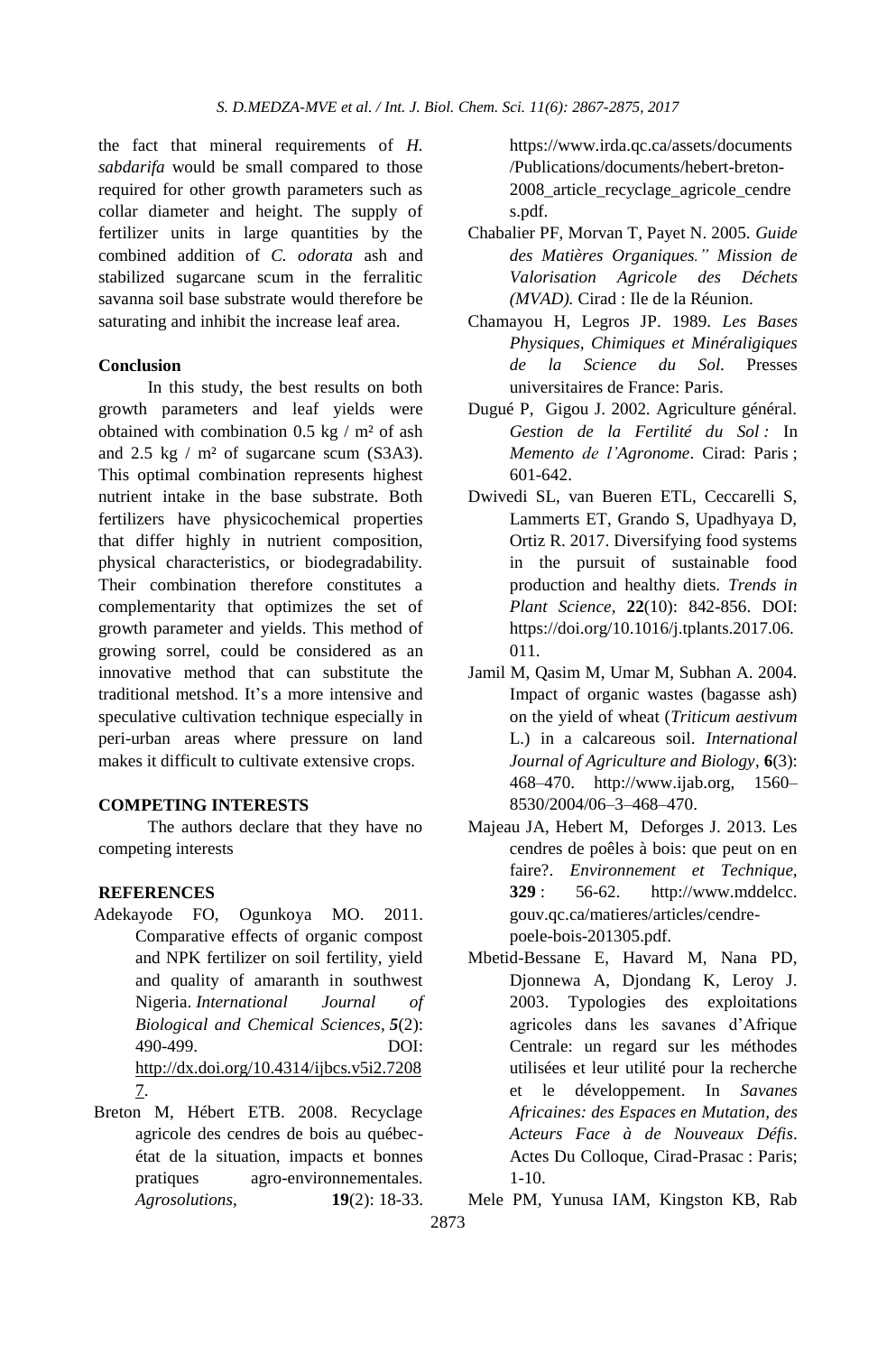MA. 2003. Response of soil fertility indices to a short phase of australian woody species, continuous annual crop rotations or a permanent pasture. *Soil and Tillage Research,* **72**(1): 21-30. DOI: [https://doi.org/10.1016/S0167-](https://doi.org/10.1016/S0167-1987(03)00063-1) [1987\(03\)00063-1.](https://doi.org/10.1016/S0167-1987(03)00063-1)

- Monaco F, Zasada I, Wascher D, Glavan M, Pintar M, Schmutz U, Mazzocchi C, Corsi S. 2017. Food production and consumption: City regions between localism, agricultural land displacement, and economic competitiveness. *Sustainability*, *9***(**1): *2071-1050.* DOI: [10.3390/su9010096.](http://dx.doi.org/10.3390/su9010096)
- Obernberger I, Supancic K. 2009. Possibilities of ash utilisation from biomass combustion plants. In Proceedings of the 17th European Biomass Conference & Exhibition, 29 June - 3 July 2009. Hamburg. ETA-. Renewable Energies (Ed.), Italy.
- Ognalaga M, M'Akoué DM, Mve, SDM, Ondo P. 2017. Effet de la bouse de vaches, du NPK 15 15 15 et de l'urée à 46% sur la croissance et la production du manioc (*Manihot esculenta* Crantz var 0018) au Sud-Est du Gabon (Franceville). *Journal of Animal &Plant Sciences*, **31**(3), 5063- 5073. http://m.elewa.org/Journals/wpcontent/uploads/2017/01/3.Ognalaga.pdf
- Ognalaga M, Massounga YC, Nzandi H, Mbele CD. 2014. Effet de *Chromolaena odorata* L. et de *Pueraria phaseolides* B. sur la croissance et la production de *Hibiscus sabdariffa* L. *International Journal of Biological and Chemical Sciences*, **8**(3): 1140-1150. DOI : [http://dx.doi.org/10.4314/ijbcs.v8i3.26.](http://dx.doi.org/10.4314/ijbcs.v8i3.26)
- Ognalaga M, Moupéla C, Mourendé GA, Odjogui, PIO. 2016. Effets comparés des cendres de *Chromolaena odorata* (L.) King RM & HE Rob et d'un engrais minéral soluble dans l'eau (NPK 15 15 15) sur la croissance et le rendement de l'oseille de Guinée (*Hibiscus sabdariffa* L.). *Tropicultura*, **34(**3): 242-252. http://www.tropicultura.org/text/v34n3/2 42.pdf.
- Ognalaga, M, Itsoma E. 2014. Effet de *Chromolaena Odorata* et de *Leucaena Leucocephalae* Sur La Croissance et La Production de L'oseille de Guinée (*Hibiscus Sabdariffa* L.). *Agronomie Africaine,* **26**(1): 45–55. https://www.ajol.info/index.php/aga/artic le/viewFile/104434/94517.
- Olatunji OA, Oke SO, Isola EF, Akinyemi DS, Omodara AA. 2015. Relationship between the standing vegetation, soil properties and soil seed bank of an industrially degraded vegetation of Iron Smelting Factory. *International Journal of Biological and Chemical Sciences*, *9*(2): 614-632. http://m.elewa.org/Journals/wpcontent/uploads/2017/01/3.Ognalaga.pdf
- Ondo JA, Menye Biyogo R, Ollui-Mboulou M, Eba F, Omva-Zue J. 2012. Macronutrients in edible parts of food crops in the region of Moanda, Gabon. *Agricultural Sciences*, **3**(5): 697-701. DOI:

http://dx.doi.org/10.4236/as.2012.35084.

- Ouedraogo S. 2004. *Le Groupement des Productrices Maraîchères de Oula-Koulsin, Burkina Faso.* Cahier du Crises. Bibliothèque Nationale du Québec : Quebec.
- Oyewole CI, Mera M. 2010. Response of roselle (*Hibiscus Sabdariffa* L.) to rates of inorganic and farmyard fertilizers in the sudan savanna ecological zone of Nigeria. *African Journal of Agricultural Research,* **5**(17): 2305-2309. http://citeseerx.ist.psu.edu/viewdoc/dow nload;jsessionid=6141581950B6D349D CD24B798489FE26?doi=10.1.1.676.866 5&rep=rep1&type=pdf.
- Pare MN, Dongo K, Kengne IM, Dodane PH, Akoa A, Kone D. 2012. The economic potential of *Echinochloa pyramidalis* (Lam.) Hitchc & Chase forage plant used in liquid waste treatment in Cameroon: opportunity to link sanitation to food security. *International Journal of Biological and Chemical Sciences*, **6**(1), 210-236. DOI: